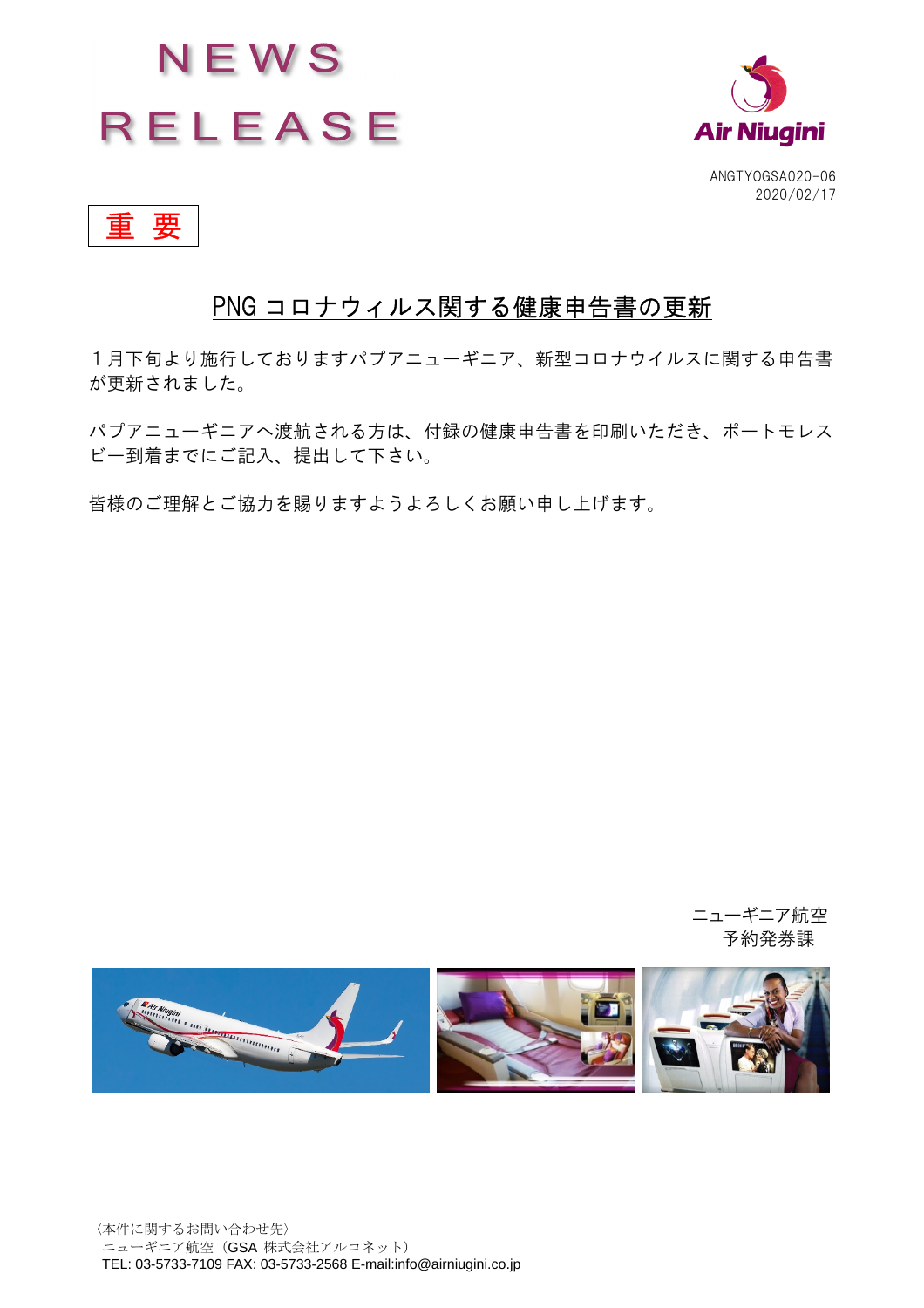## *PNG Health Declaration Form PNG Health Declaration Form PNG Health Declaration Form*

| 2. Have you been to any<br>other parts of China in the<br>last 14 days?                                                                                       | (Circle) Yes / No                                                                                                        |
|---------------------------------------------------------------------------------------------------------------------------------------------------------------|--------------------------------------------------------------------------------------------------------------------------|
| 3. If you answered "Yes" to<br>Q2, state purpose of visit<br>in China.                                                                                        | Chinese resident / Work / Studying /<br>Transit / Other? (Please state).                                                 |
| (If you answered "No", go<br>to Q4)                                                                                                                           | If you tick one of the above, which city<br>or province did you spend most of your<br>time?                              |
|                                                                                                                                                               | For how long have been in China (state<br>number of days):                                                               |
| 4. Have you any had close<br>contact with a confirmed<br>case of 2019-nCoV?                                                                                   | (Circle) Yes / No<br>If yes, when and where?                                                                             |
| 5. Are you a health care<br>worker who has cared for<br>patients with respiratory<br>infections; or worked in<br>the environment where<br>they are cared for? | (Circle) Yes / No<br>If Yes, please provide details:                                                                     |
| 6. Do you have cough?                                                                                                                                         | (Circle) Yes / No<br>If Yes, write the date of onset:                                                                    |
|                                                                                                                                                               | Number of days since onset:                                                                                              |
| 7. Do you have a fever?                                                                                                                                       | (Circle) Yes / No                                                                                                        |
| 8. If you answered "yes" to<br>Q7, please give tempera-<br>ture. If "no", go to Q9.                                                                           | Temperature reading (if checked):                                                                                        |
| 9. Did you get any treat-<br>ment?                                                                                                                            | (Circle) Yes / No<br>If Yes, please provide details of the<br>treatment:                                                 |
|                                                                                                                                                               |                                                                                                                          |
| 10. Did any of your family<br>members develop the<br>fever and cough?                                                                                         | (Circle) Yes / No<br>If Yes, how many family members are<br>affected:<br>Please provide details of treatment, if<br>any: |
| 11. Do you have other<br>diseases?                                                                                                                            | If Yes, please provide details and<br>treatment being taken:                                                             |

| 2. Have you been to any<br>other parts of China in the<br>last 14 days?                                                                                       | (Circle) Yes / No                                                                                                           |
|---------------------------------------------------------------------------------------------------------------------------------------------------------------|-----------------------------------------------------------------------------------------------------------------------------|
| 3. If you answered "Yes" to<br>Q2, state purpose of visit<br>in China.                                                                                        | Chinese resident / Work / Studying /<br>Transit / Other? (Please state).                                                    |
| (If you answered "No", go<br>to Q4)                                                                                                                           | If you tick one of the above, which city<br>or province did you spend most of your<br>time?                                 |
|                                                                                                                                                               | For how long have been in China (state<br>number of days):                                                                  |
| 4. Have you any had close<br>contact with a confirmed<br>case of 2019-nCoV?                                                                                   | (Circle) Yes / No<br>If yes, when and where?                                                                                |
| 5. Are you a health care<br>worker who has cared for<br>patients with respiratory<br>infections; or worked in<br>the environment where<br>they are cared for? | (Circle) Yes / No<br>If Yes, please provide details:                                                                        |
| 6. Do you have cough?                                                                                                                                         | (Circle) Yes / No<br>If Yes, write the date of onset:<br>Number of days since onset:                                        |
| 7. Do you have a fever?                                                                                                                                       | (Circle) Yes / No                                                                                                           |
| 8. If you answered "yes" to<br>Q7, please give tempera-<br>ture. If "no", go to Q9.                                                                           | Temperature reading (if checked):                                                                                           |
| 9. Did you get any treat-<br>ment?                                                                                                                            | (Circle) Yes / No<br>If Yes, please provide details of the<br>treatment:                                                    |
| 10. Did any of your family<br>members develop the<br>fever and cough?                                                                                         | (Circle) Yes / No<br>If Yes, how many family members are<br>affected: __<br>Please provide details of treatment, if<br>any: |
| 11. Do you have other<br>diseases?                                                                                                                            | If Yes, please provide details and<br>treatment being taken:                                                                |

| 2. Have you been to any<br>other parts of China in the<br>last 14 days?                                                                                       | (Circle) Yes / No                                                                                                        |  |
|---------------------------------------------------------------------------------------------------------------------------------------------------------------|--------------------------------------------------------------------------------------------------------------------------|--|
| 3. If you answered "Yes" to<br>Q2, state purpose of visit<br>in China.                                                                                        | Chinese resident / Work / Studying /<br>Transit / Other? (Please state).                                                 |  |
| (If you answered "No", go<br>to Q4)                                                                                                                           | If you tick one of the above, which city<br>or province did you spend most of your<br>time?                              |  |
|                                                                                                                                                               | For how long have been in China (state<br>number of days): _                                                             |  |
| 4. Have you any had close<br>contact with a confirmed<br>case of 2019-nCoV?                                                                                   | (Circle) Yes / No<br>If yes, when and where?                                                                             |  |
| 5. Are you a health care<br>worker who has cared for<br>patients with respiratory<br>infections; or worked in<br>the environment where<br>they are cared for? | (Circle) Yes / No<br>If Yes, please provide details:                                                                     |  |
| 6. Do you have cough?                                                                                                                                         | (Circle) Yes / No<br>If Yes, write the date of onset:                                                                    |  |
| 7. Do you have a fever?                                                                                                                                       | Number of days since onset:<br>(Circle) Yes / No                                                                         |  |
| 8. If you answered "yes" to<br>Q7, please give tempera-<br>ture. If "no", go to Q9.                                                                           | Temperature reading (if checked):                                                                                        |  |
| 9. Did you get any treat-<br>ment?                                                                                                                            | (Circle) Yes / No<br>If Yes, please provide details of the<br>treatment:                                                 |  |
| 10. Did any of your family<br>members develop the<br>fever and cough?                                                                                         | (Circle) Yes / No<br>If Yes, how many family members are<br>affected:<br>Please provide details of treatment, if<br>any: |  |
| 11. Do you have other<br>diseases?                                                                                                                            | If Yes, please provide details and<br>treatment being taken:                                                             |  |

*2019 – nCoV Hotline: (+675) 719 60813*